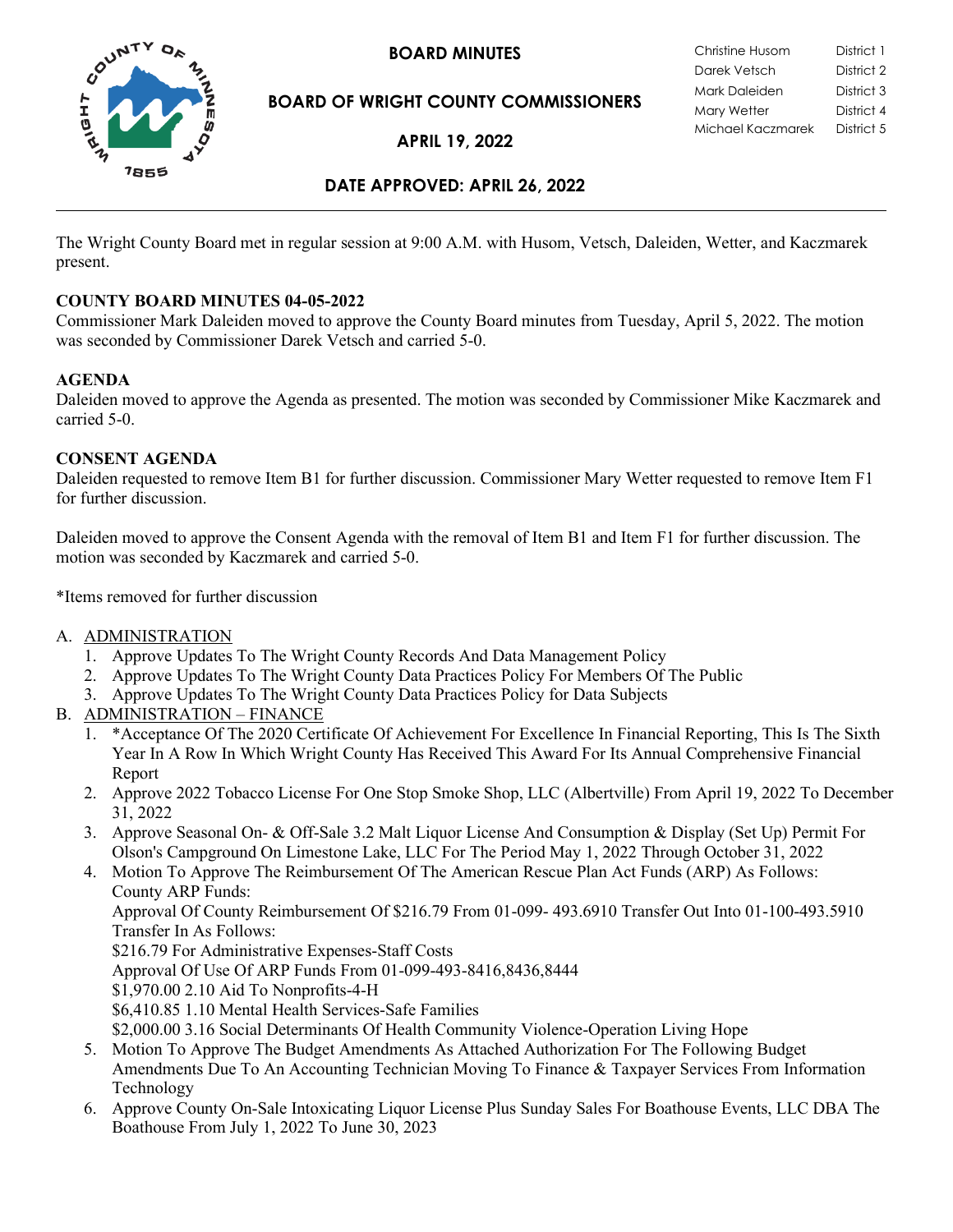- 7. Acknowledge Warrants Issued Between March 30, 2022 And April 12, 2022 (See Below, Item IX. Warrants Issued)
- C. ADMINISTRATION HUMAN RESOURCES
	- 1. Approval Of Revisions To Section 502 (Smoking) Of The Wright County Personnel Handbook
	- 2. Approval Of Revisions To Section 511 (Parking) Of The Wright County Personnel Handbook

# D. HIGHWAY DEPARTMENT

- 1. In Accordance With Wright County Financial Policies, Due To The Dollar Amount, The Highway Department Is Requesting Approval To Enter Into A Professional Services Agreement With Oertel Architects
- 2. In Accordance With Wright County Financial Policies, Due To The Dollar Amount, The Highway Department Is Requesting Authorization For The County Administrator To Approve A Quote For Micro-Milling Services From Allstates Pavement Recycling & Stabilization Of Rogers, MN
- 3. In Accordance With Wright County Financial Policies, Due To The Dollar Amount, The Highway Department Is Requesting Authorization For The County Administrator To Approve A Quote For 72-Inch Diameter Concrete Pipe For A Culvert Replacement Under County Highway 8 (For Jurisdictional Ditch 31)
- 4. In Accordance With The Wright County Financial Policies & Procedures, Due To The Dollar Amount, The Highway Department Is Requesting Approval To Enter Into A Professional Engineering Services Agreement With WSB & Associates, Inc. To Provide Design, Environmental, And Construction Services For The County State Aid Highway (CSAH) 35 Reconstruction/Expansion Project

## E. PARKS & RECREATION

- 1. Acknowledge Submittal Of The Wright County Parks And Recreation 2021 Annual Report
- F. PLANNING & ZONING
	- 1. \*Accept And Sign The 2021 County Feedlot Officer's Annual Report. This Is An Annual Report Required By Minnesota State Rule 7020
- G. SHERIFF'S OFFICE
	- 1. Approve The 2021 Emergency Management Performance Grant (EMPG Grant)

## **ITEMS REMOVED FOR FURTHER DISCUSSION**

### ADMINISTRATION – FINANCE

1. Acceptance Of The 2020 Certificate Of Achievement For Excellence In Financial Reporting, This Is The Sixth Year In A Row In Which Wright County Has Received This Award For Its Annual Comprehensive Financial Report

Daleiden stated the county has received the Certificate of Achievement for Excellence in Financial Reporting for six years in a row. Finance Director Lindsey Meyer stated the finance team is dedicated to ensuring information is accurate throughout the entire year. Daleiden questioned how many counties received the award. Meyer responded it is a national award however, there are not many counties in Minnesota that receive the award. The commissioners congratulated the finance team on receiving the award.

### PLANNING & ZONING

1. Accept And Sign The 2021 County Feedlot Officer's Annual Report. This Is An Annual Report Required By Minnesota State Rule 7020

Wetter asked what type of construction fell into the construction inspections category on the County Feedlot Officer (CFO) Annual Report. Feedlot Administrator Tracy Janikula responded there was construction on a new stacking slab. Wetter stated the report states there were sites inspected that were found to be non-compliant. Wetter asked what the issues were and if they have been resolved. Janikula responded there were issues with runoff into wetlands and drainage ditch issues. Most of the issues were discovered late in the year and nothing has been resolved yet. A plan will be developed with the Wright Soil and Water Conservation District and the issues will be addressed this summer. Wetter asked why some sites had never been inspected or were inspected over five years ago. Janikula stated only two feedlots were missed that were not registered. Janikula stated once she is aware of a feedlot, she takes the steps to complete the required inspection. Wetter asked what Tempo is. Janikula stated Tempo is the filing system the Minnesota Pollution Control Agency (MPCA) uses for all programs.

Wetter moved to approve Consent Agenda Items B1 and F1. The motion was seconded by Daleiden and carried 5-0.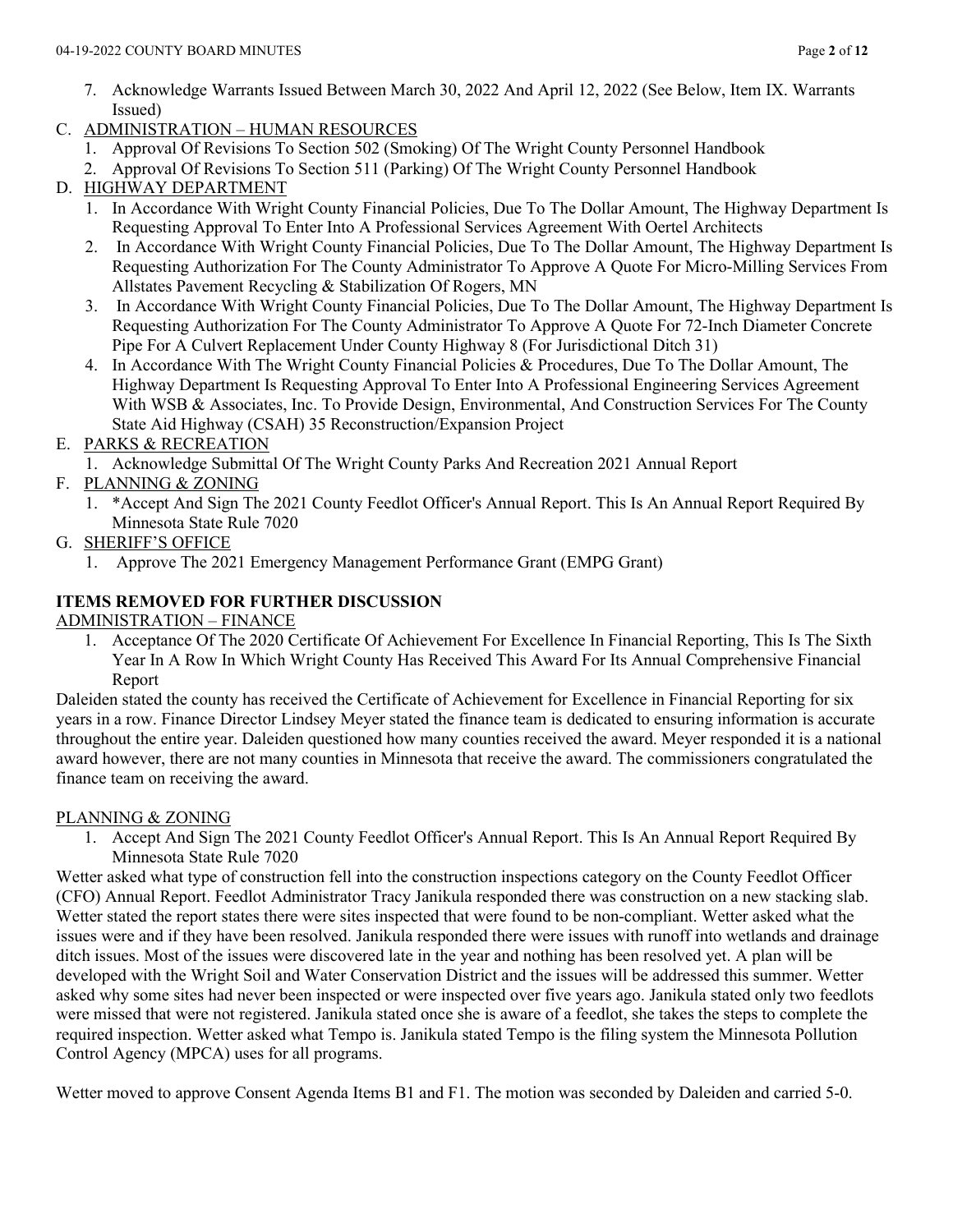### **TIMED AGENDA ITEMS**

### **BRIAN LUTES, ATTORNEY'S OFFICE**

Have Chairperson And County Administrator Sign An Approval Of Appointment And Oath For Sarah E. Erickson, Assistant Wright County Attorney And Introduction Of Sarah E. Erickson, Assistant Wright County Attorney, To The Board

County Attorney Brian Lutes introduced new Assistant County Attorney Sarah Erickson. Erickson has previous experience with Mille Lacs County prosecuting domestic violence cases, assault cases, juvenile delinquencies, and advised the board on civil matters. Erickson will be joining the gross misdemeanor team.

### **JOHN BOWEN, ATTORNEY'S OFFICE**

Approval Of The Joint Powers Agreement Between The Wright County Sheriff's Office, Sherburne County Sheriff's Office, And Stearns County Sheriff's Office

Assistant County Attorney John Bowen stated the agreement is authorized by Minnesota Statute 471.59, granting authority for counties to work cooperatively across county lines. The patrols will rotate on a weekly basis with four traffic saturation patrols occurring each month.

Daleiden moved to approve the Joint Powers Agreement between the Wright County Sheriff's Office, Sherburne County Sheriff's Office, and Stearns County Sheriff's Office. The motion was seconded by Wetter and carried 5-0.

### **MATT DETJEN, AG & DRAINAGE**

Schedule A Public Hearing For The Redetermination Of Benefits On County Ditch #23 And County Ditch #31 Daleiden questioned where County Ditch #23 and County Ditch #31 are located. Detjen responded the ditches are in Woodland Township. Repairs have been completed in the past. There is pending litigation with the Department of Natural Resources on County Ditch #31 regarding the placement of the culvert. Chief of Civil Division Attorney Greg Kryzer stated it was found that the culvert was placed correctly.

Agriculture & Drainage Coordinator Matthew Detjen suggested scheduling the Public Hearing at 1:00 p.m. Tuesday, June 7, 2022. Vetsch moved to schedule a Committee of the Whole at 1:00 p.m. Tuesday, June 7 at the new Government Center. The motion was seconded by Daleiden and carried 5-0.

Detjen stated a redetermination of benefits for County Ditch #35 has been discussed. Joe Jacobs of Minnesota Viewers Association stated County Ditch  $#35$  is approximately  $1,200 - 1,300$  acres. Due to economies of scale, Jacobs stated the price per acre would be lower if the acreage was larger. Jacobs stated if other ditch systems also need a redetermination of benefits, the meeting and travel times could be consolidated for cost savings. The proposal is \$5 per acre currently; the addition of another ditch system could lower the cost to approximately \$4 per acre. Commissioner Christine Husom suggested contacting the township to see if County Ditch #17 could be added. Daleiden asked if the redetermination of benefits could be completed this summer. Jacobs responded it could be completed by the end of July.

Kaczmarek questioned if other bids were submitted. Detjen stated no other bids were received. Kaczmarek stated he would like to review all the information before making a decision. Vetsch stated generally ditch issues are resolved with the commissioner in the district where the ditches are located. Vetsch added there are very few viewers available in the area. Kaczmarek stated the Joint Ditch Board requested a presentation to compare firms.

Husom suggested discussing the topic further at the next county board meeting.

### **CHAD HAUSMANN, HIGHWAY DEPARTMENT**

Approve Transportation Committee Of The Whole (TCOTW) Meeting Minutes From The Tuesday, April 5, 2022 Meeting, And Act On Recommendations

Daleiden moved to approve the TCOTW meeting minutes and act on recommendations. The motion was seconded by Vetsch and carried 5-0.

### **MATT TREICHLER, SHERIFF'S OFFICE**

Resolution To Accept A Federal Boating Safety Supplemental Equipment Grant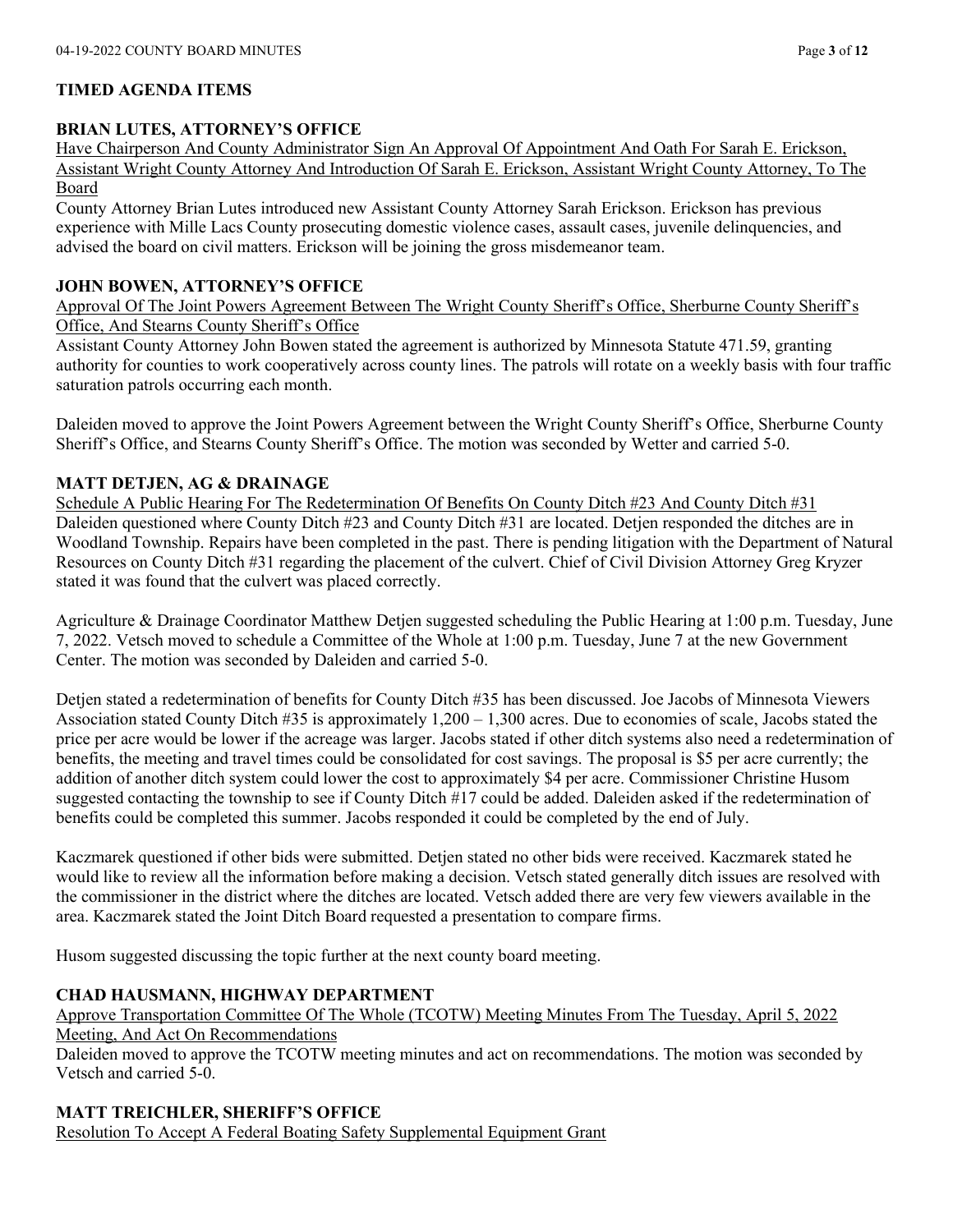#### 04-19-2022 COUNTY BOARD MINUTES Page **4** of **12**

Chief Deputy Matt Treichler stated the grant is non-matching and will be used to purchase a rescue boat and dive equipment. Vetsch moved to approve the Federal Boating Safety Supplemental Equipment Grant. The motion was seconded by Daleiden and carried 5-0, on a roll call vote.

### **BRAD HARRINGTON, PARKS & RECREATION**

Approve Recommendations From March 14, 2022 Parks Commission Meeting; Approve The Permit And Fees For Special Events; Approve The Proposed Fee Schedule For Equipment

Daleiden moved to approve the recommendations from the Parks Commission meeting. The motion was seconded by Vetsch and carried 5-0.

### **PUBLIC HEARING FOR COUNTY COMMISSIONER DISTRICTS**

Husom stated growth in the eastern portion of the county was taken into consideration when the districts were last determined. If the population within each district is within 10 percent of the average district size, there is not a requirement to redistrict. County Administrator Lee Kelly stated it is being proposed to continue with the districts as they are currently configured. Daleiden stated there is a potential for the districts to change dramatically at the next Census. Husom added there is a potential to have seven districts in the future.

Husom opened the hearing for public comment.

Individual resident of Otsego Tina Goede, Otsego City Council Member, expressed concerns regarding the current district lines. Goede stated waiting 10 years to change district lines is too long. Goede suggested creating an additional district now due to the population in the City of Otsego and City of St. Michael. Goede added she believes the county should be proactive rather than reactive and have equal commissioner representation in each district.

Husom stated it is not possible to have an even number of districts. Daleiden stated it might be too late to redraw the districts and allow candidates time to sign up. Husom stated it will be a while before the county will be required to redistrict. Kelly added the lowest population within a district is 26,253 and the highest is approximately 30,000. The challenge is the county must wait for other jurisdictions to determine districts. If additional districts are added, an election would be required which would be an additional cost to the county. Daleiden stated this is the first time he has heard any concerns. Vetsch stated most counties with a population of less than 250,000 do not have a county board of seven. There is a lot of expense associated with increasing to seven commissioners. Wetter stated seven districts were proposed 10 years ago and was overwhelmingly turned down due to cost.

Kaczmarek stated he has not heard of any concern prior to this meeting. Kaczmarek asked Goede to further explain what she is proposing. Goede stated she thinks Otsego should be its own district, removing St. Michael. Husom stated if Otsego was on its own, the 10 percent threshold would not be met. Goede suggested having Otsego and Albertville in the same district.

Vetsch stated it is not too late to redetermine district lines. Vetsch stated changes in the district lines could provide better representation and may require less changes to the district lines in the future. Kaczmarek questioned how the public hearing date was set. Kelly stated the county must wait for information from the rest of the state. The map that was put together was distributed at the beginning of April. There is a posting requirement for the public hearing and a resolution must be adopted by the end of the month. Kryzer stated the deadline is Tuesday, May 3. Staff can work on drafting options for redistricting. Vetsch stated District 3 and District 4 will be affected.

Individual resident of Albertville Jillian Hendrickson, Albertville Mayor, stated she called the county to ask questions about redistricting but did not receive an answer or call back. Hendrickson questioned if the information could be reviewed in five years. Hendrickson also questioned why the board isn't looking at redistricting now so that there is less of an impact in the future. Hendrickson stated the City of St. Michael has two commissioners to lobby and she believes it would make sense for the city not to be split. Hendrickson added people that live in the communities need to be properly represented. Kryzer stated that per statute, the county can only review the district lines every 10 years after the Census.

Goede stated she believes redistricting could be accomplished in two weeks. Daleiden stated the City of St. Michael would need to be on board as well. Daleiden asked if the redistricting takes place if an election would be required in District 4. Kryzer stated he would need to gather more information.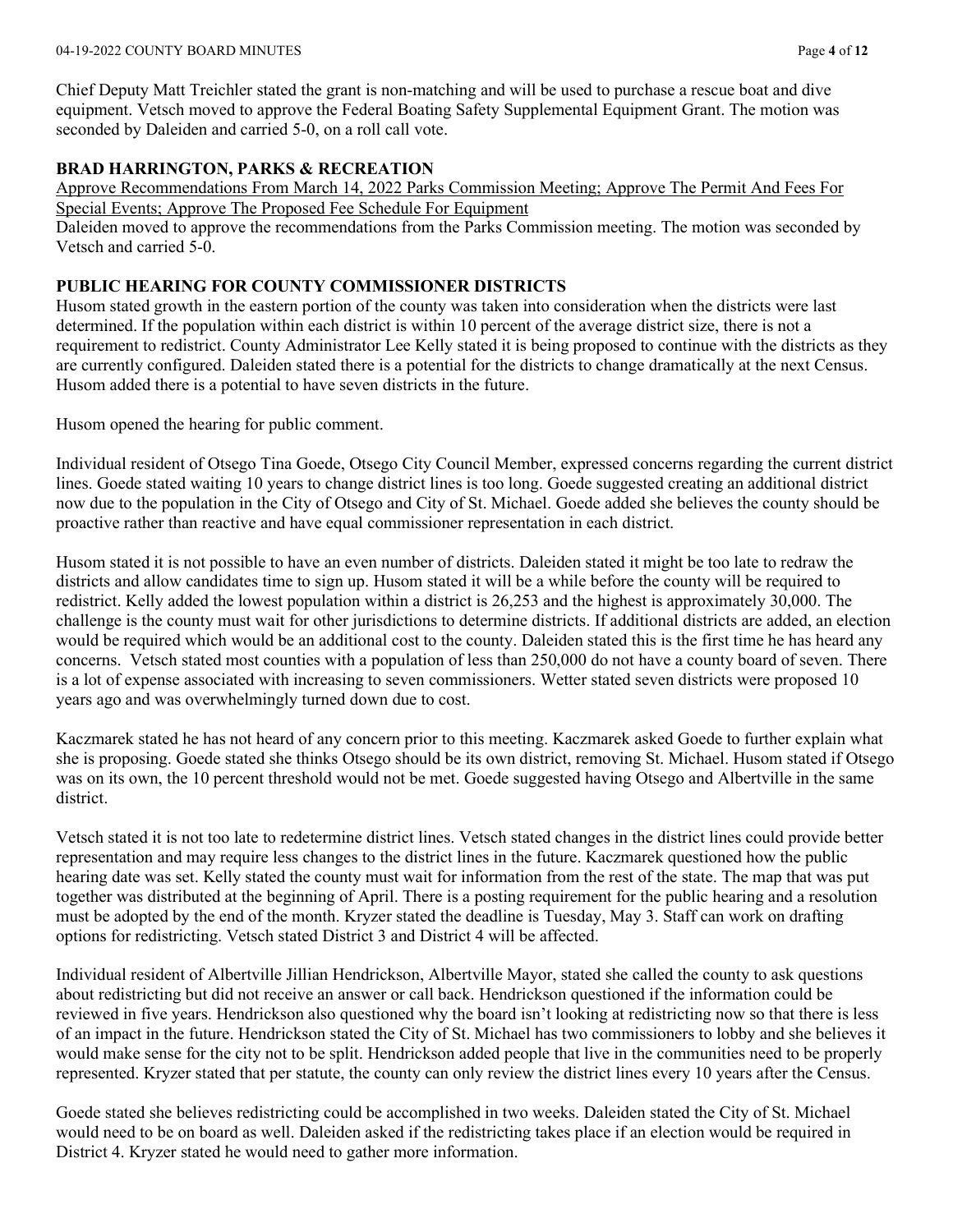The public hearing was closed.

Wetter stated more representation would not be created by redistricting. Vetsch stated the population would be more even in each district; districts would be closer aligned throughout the next 10 years. Kaczmarek questioned if there is potential for other districts to have to run for election again. Vetsch stated it would likely be District 4. Kaczmarek stated he would like to receive more public input.

Daleiden moved to direct staff to prepare a new map with the proposed changes. Staff will determine if elections are needed within districts. The public hearing will continue at the Tuesday, April 26 County Board Meeting. The motion was seconded by Wetter and carried 5-0.

### **ITEMS FOR CONSIDERATION**

### **ADMINISTRATION**

Approve Letter Of Support For Rockford Township's Border To Border Broadband Grant Application Daleiden moved to approve the letter of support for Rockford Township's Border to Border Broadband Grant application. The motion was seconded by Wetter and carried 5-0.

### Schedule Voter Integrity Follow-Up Meeting

Vetsch moved to schedule a Committee of the Whole meeting at 10:30 a.m. Tuesday, May 17. The motion was seconded by Wetter and carried 5-0.

Discuss The County Board Meeting Schedule For May

Kaczmarek stated he is unable to attend the Tuesday, May 24 County Board meeting. Kaczmarek questioned if the Tuesday, May 24 could be canceled and a County Board meeting could be held on Tuesday, May 31.

Vetsch moved to cancel the Tuesday, May 24 meeting and hold a County Board meeting on Tuesday, May 31. The motion was seconded by Kaczmarek and carried 5-0.

Kaczmarek questioned if the delay in holding meetings in the new Government Center is in line with contract arrangements. Kelly stated the Certificate of Occupancy was received. Kelly does not view it as lack of fulfillment of the contract. If the county waited until everything was ready, the building still would not be occupied. There are many challenges due to supply chain issues.

#### Request To Set Date And Time For A Public Hearing Related To Temporary Placement Of A Mobile Home For Supportive Care

Assistant County Administrator Marc Mattice suggested scheduling the public hearing at 9:20 a.m. Tuesday, April 26. Mattice stated the ordinance states Health & Human Services does an assessment of the need, Planning & Zoning determines if the septic system can handle the placement, and Administration receives comments and presents to the commissioners for approval.

Daleiden moved to schedule the public hearing related to the temporary placement of a mobile home for supportive care at 9:20 a.m. Tuesday, April 26. The motion was seconded by Wetter and carried 5-0.

## Request Approval Of A County Board Resolution Designating MEDSURETY LLC And Matrix Trust As Health Reimbursement Arrangement (HRA) Trustee For The County

Vetsch moved to approve the resolution designating MEDSURETY LLC and Matrix Trust as HRA Trustee for the County. The motion was seconded by Daleiden and carried 5-0, on a roll call vote.

### **COMMITTEE MINUTES**

### **COUNTY BOARD WORKSHOP (4/12/2022)**

Vetsch requested an addition to the New Government Center Update recommendations to direct staff to provide options and costs to redo the backdrop in the new boardroom or replace the current logo. Kaczmarek questioned if it is accurate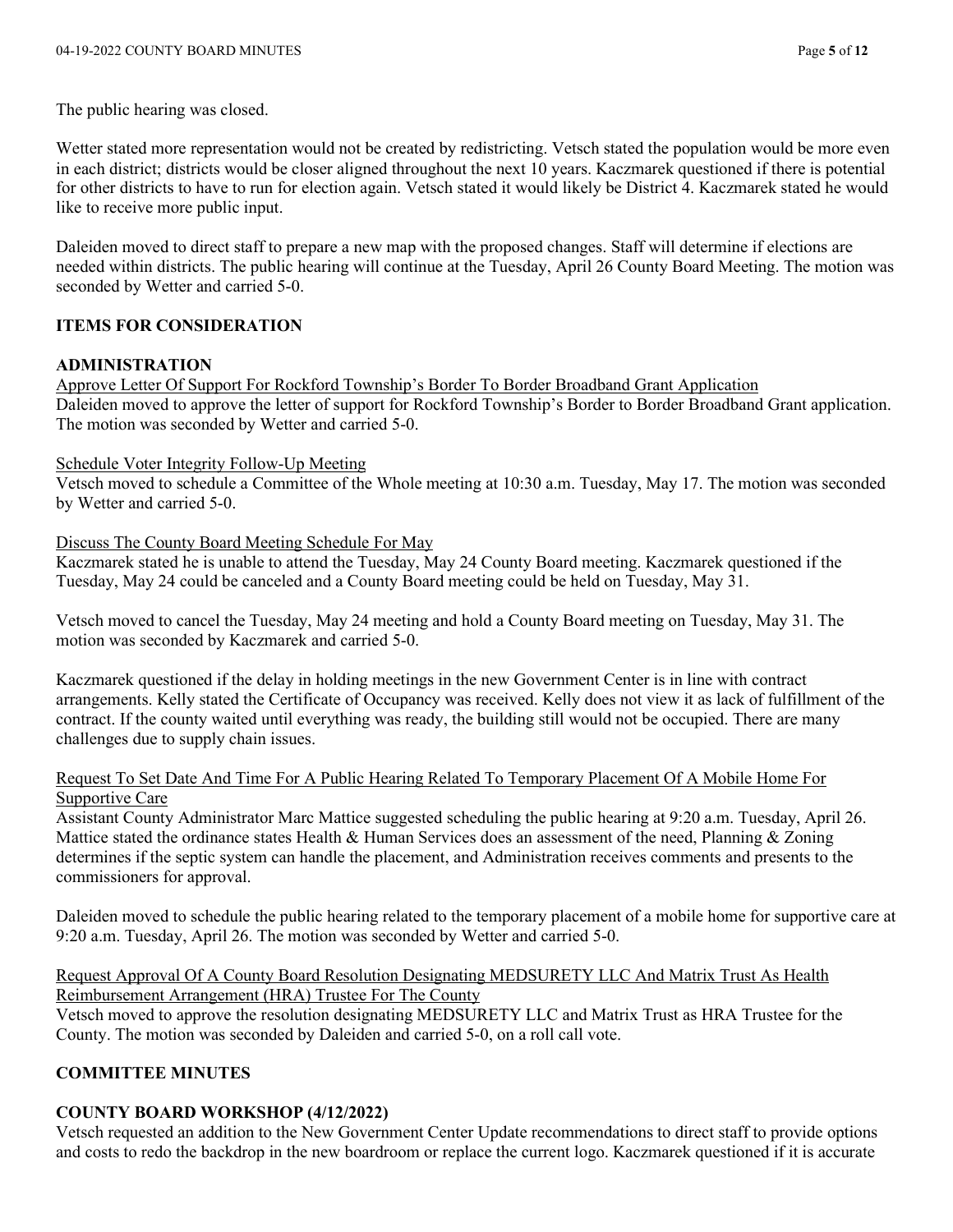that the contractor will not be responsible for the cost of making changes. Vetsch responded that the county would be responsible for covering the cost of any changes.

Daleiden moved to approve the County Board Workshop meeting minutes with the addition of the recommendation to direct staff to provide options and costs to redo the backdrop in the new boardroom. The motion was seconded by Kaczmarek and carried 5-0.

## *I. Schedule Meetings as Needed*

*County Administrator Lee Kelly stated there was a request to send letters to the Congressional Delegation in support of funding for Interstate 94 and State Highway 610. Kelly presented the drafted letters to the commissioners and informed them the deadline for submission was noon Tuesday, April 12. The commissioners authorized Kelly to submit the letters of support.* 

*Kelly stated Rockford Township is intending to apply for a grant with the Department of Employment and Economic Development (DEED) Office of Broadband Development. Rockford Township has requested a letter of support from both Wright County and the Economic Development Authority (EDA). A letter of support will be drafted and presented at a future board meeting.* 

*Kelly stated Rick Weible and the Voter Integrity group requested a follow-up meeting on May 3, 10, or 17. Commissioner Mark Daleiden questioned the purpose of the follow-up meeting. Kelly responded the group would like to discuss the age of the voting machines. Commissioner Christine Husom suggested discussing the request further at the next County Board meeting.* 

*Commissioner Mike Kaczmarek stated he is not available for the May 24 County Board meeting. The May 31 County Board meeting is cancelled. Kaczmarek questioned if there is interest in cancelling the May 24 meeting instead of the May 31 meeting. Husom suggested discussing the item further at the next County Board meeting when all commissioners are present.* 

### *RECOMMENDATION:*

*The following topics will be added to the April 19 County Board meeting agenda:* 

- *1. Schedule Voter Integrity Follow-up meeting. Suggested dates: May 3, 10, or 17*
- *2. Discuss the County Board Meeting Schedule for May*

## *II. Great River Regional Library's 2021 Activities*

*Great River Regional Library (GRRL) Executive Director Karen Pundsack presented the 2021 Annual Report and Impact Report. Throughout the pandemic, GRRL encouraged and assisted individuals to register for online services. The digital library use continues to grow. More than 10,000 kids registered for the summer reading program in 2021. Of that, more than 1,000 kids were at St. Michael. There were more than 300 volunteer hours from teens helping with the summer reading program.* 

*GRRL continues to experience growth and introduce new programs. In 2022, there will be additional hours of operation in Annandale, Cokato, Delano, Howard Lake, Rockford, and Clearwater. The libraries will be open earlier in the day and the hours will be more predictable. The City of Howard Lake was granted a Library Improvement Grant and will be building a new library. GRRL became fine-free at the beginning of 2022 meaning if books are returned late, there will be no charge. In 2019, children's material became fine-free. There was a great increase in the number of children's materials being checked out. Many locations that were collecting fines were paying more in credit card fees than what was being collected.* 

*Pundsack thanked the County Board for its support.* 

### *RECOMMENDATION: Informational only.*

# *III. Compost and Recycling Facility Assessment Update*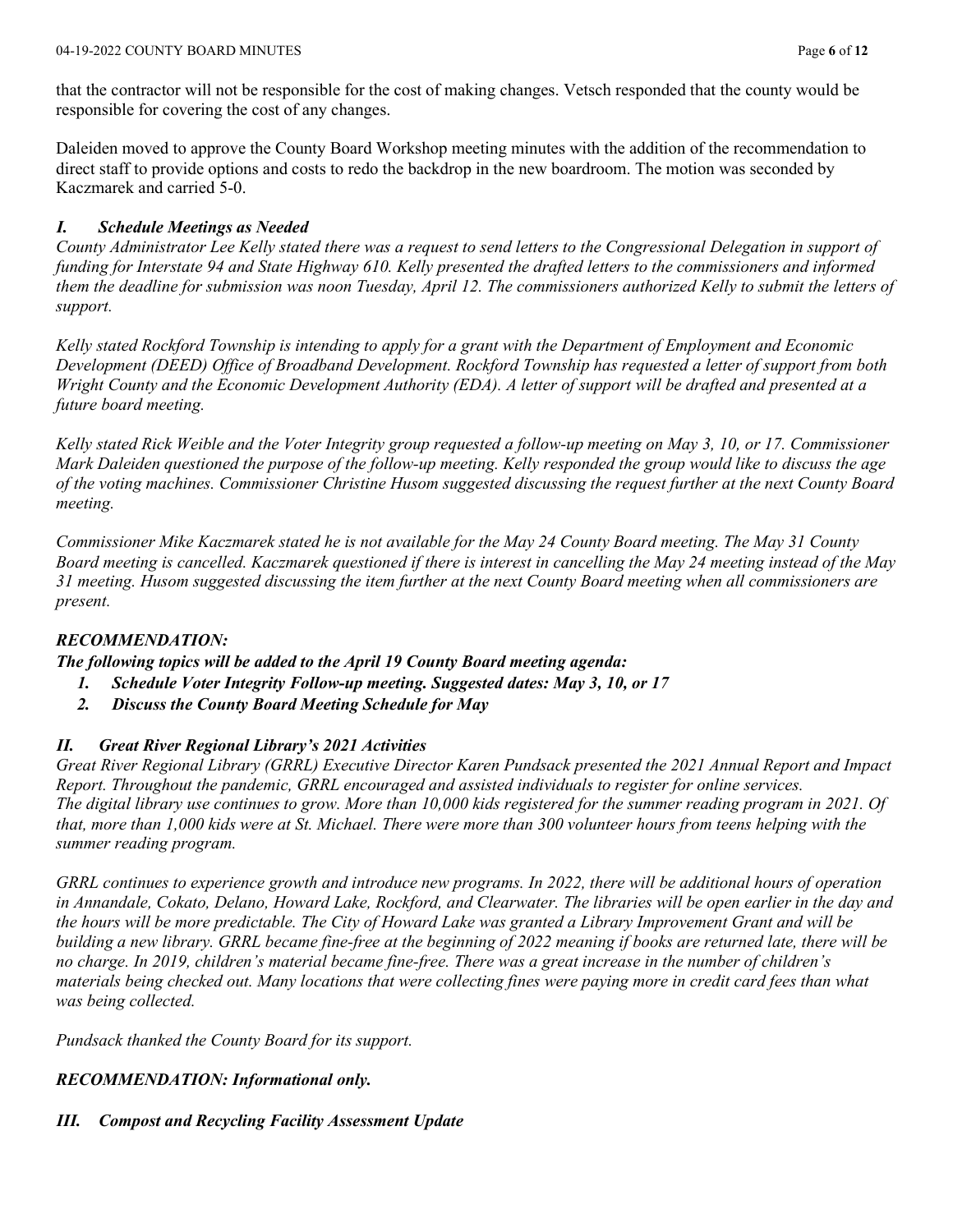*Planning & Zoning Director Barry Rhineberger stated Stantec developed a report of potential options for improving the Compost and Recycling Facility. The county met with Stantec on Thursday, March 31. Costs for the options discussed will be provided.* 

*The facility was constructed in 1991 as a Municipal Solid Waste Composting Operation and operations ceased in 1994. Currently, the facility is used as a recycling and household hazardous waste collection center that includes a yard waste composting operation. The facility was not designed for the current use, resulting in lost efficiencies, operational shortcomings, safety and security concerns, and long-term maintenance and upkeep needs.* 

*If no improvements are made, there will be continued high heating costs due to tall ceilings and inefficient use of space. The Process building roof will require replacement or major repairs soon. Site safety concerns include inadequate interior lighting, inadequate secondary containment, limited control of reactive and dangerous materials, cross traffic concerns, and a lack of visibility of the entire site.* 

*Rhineberger presented options for future site use, which include:* 

- *1. Maintain Existing*
- *2. Maintain Existing with Some Site Improvements*
- *3. Drive-Thru Addition at South Side of Process Building*
- *4. Office Building Removal and New Household Hazardous Waste (HHW) Facility*
- *5. Compost Hangar Modifications*

*Rhineberger stated Stantec will provide rough cost estimates depending on the direction received from the County Board. Rhineberger added improvements could lead to increased operations and the need for additional staff members. Environmental Health Supervisor Ned Pettit stated the current area is very congested and it is difficult to keep an eye on the entire facility. Daleiden questioned if there are funding sources available to help cover the cost of the proposed improvements. Rhineberger stated funding sources are still being researched.* 

*Husom suggested utilizing the current tipping floor area. Rhineberger stated the tipping floor area location makes it difficult to monitor all areas of the facility. Operations would be spread out more than they are currently. Rhineberger stated improvements are needed and it is not an option to do nothing.* 

*Kaczmarek questioned if the hangar is enclosed if there would be a need for an exhaust or ventilation system. There is a system in the Process Building that monitors air quality. Husom asked if it would be possible to move the system to another location. Tom Shustarich of Stantec stated the option could be explored.* 

*Kaczmarek stated he is interested in the cost of a new facility at the current site or in another location. Daleiden stated he*  would like to review all of the options and funding sources available. Daleiden added he would also like to know the *current energy costs compared to estimated costs for a new building. Facilities Services Director Alan Wilczek stated approximately \$27,000 was spent for propane at the site last year.* 

*Daleiden stated he believes the two best options would be building a new facility on the north side or enclosing the hangar. Kaczmarek stated he does not know if the hangar can be enclosed efficiently. Kaczmarek stated he would like to explore other locations as well. Husom added it does not have to be the only Compost and Recycling Facility; the addition of another smaller facility in the county is an option as well. Rhineberger added a facility needs to be centrally located. Kaczmarek stated there is a market for drive-on platform scales and asked staff investigate the possibility of auctioning the scale.* 

*RECOMMENDATION: Staff will look into the possible auction of the scale. Stantec will provide cost estimates for building a new facility on the north side of the property and for enclosing the hangar. A Committee of the Whole meeting will be scheduled once cost estimates are prepared.* 

### *IV. Aggregate Tax Update*

*Auditor/Treasurer Bob Hiivala stated aggregate material is nonmetallic natural mineral aggregate including but not limited to sand, silica sand, gravel, stone, boulders, crushed and uncrushed rock, including landscape rock, riprap, crushed granite, crushed limestone and borrow, but only if transported on a public street or highway. No tax is required*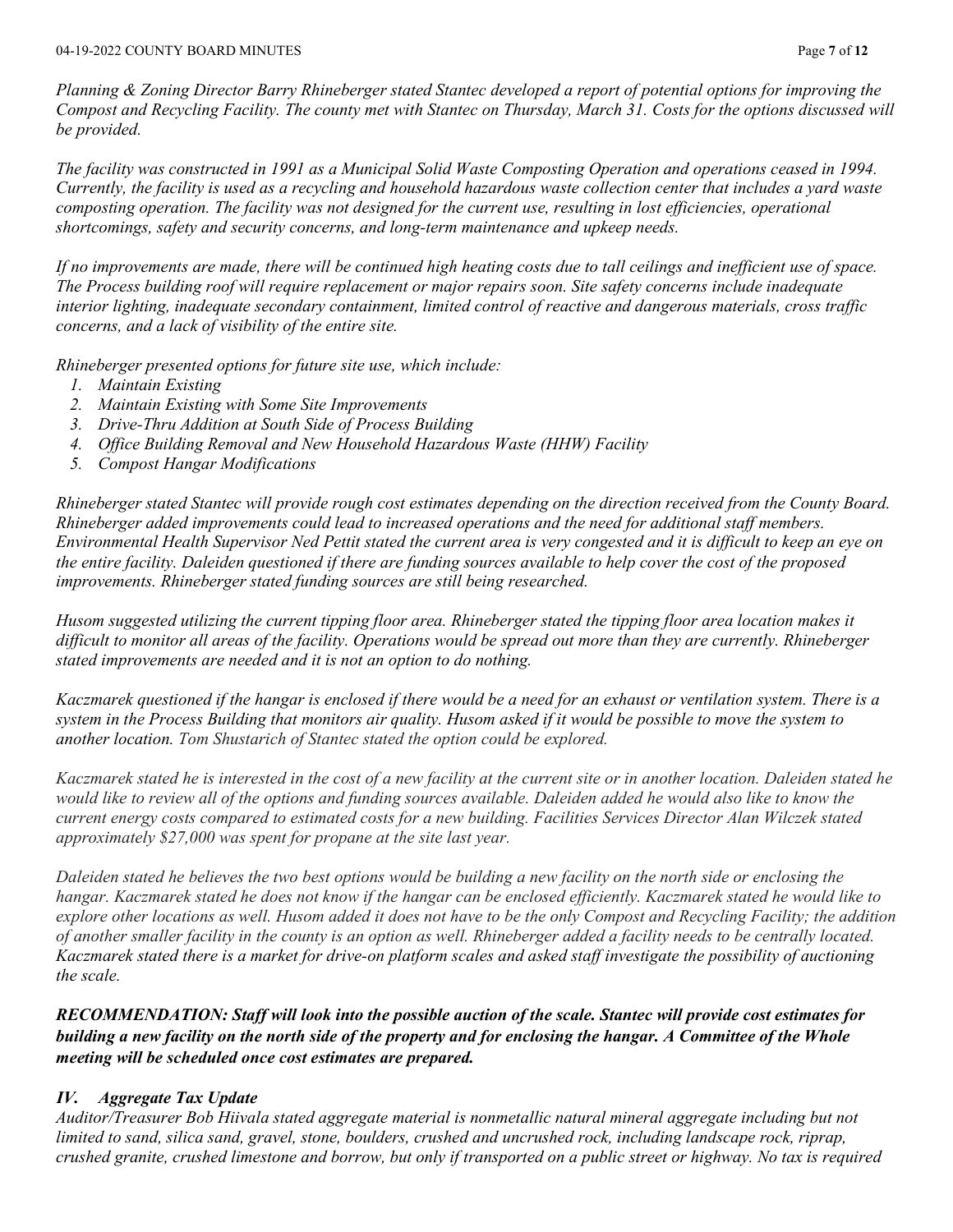*when a governmental unit removes aggregate for its own use or hires a contractor to remove and crush for the governmental unit's own use. The collection of aggregate material is the responsibility of the county auditor in each county that imposes the tax on its aggregate operations.* 

*Minnesota Statute 298.76 was established in 1980. Hiivala explained the changes that were made to the statute in throughout the years. Currently, the county auditor may retain an annual administrative fee of up to 5 percent of the total collected in any year. The total tax collected excluding the administrative fee must be distributed as follows: 42.5 percent to county road and bridge fund, 42.5 percent to the city or town in which the mine is located, and 15 percent to a special reserve fund for restoration.* 

*Hiivala explained the auditor's responsibilities and issues associated with auditing compliance. Hiivala presented an audit planning starting point; steps include:* 

- *1. Start with a letter letting haulers and operators know that more information will be requested*
- *2. Select a few haulers and operators to start with (random or largest first)*
- *3. Collect the past year's quarterly reports*
	- *a. Summarize the total gravel, sand, crushed rock, limestone – all non-agricultural crushed granite, and borrow for 2021 from the quarterly reports submitted to the County*
	- *b. Recalculate the gravel tax charged on the items listed above and determine if it was calculated in accordance with Minnesota Statute 298.76 based on the percentages identified in the applicable statutes c. Compare the amounts calculated to the amounts remitted to the county and report any differences*
- *4. Inquire of the operator, producer, or importer selected for testing that the entity is not charging the aggregate tax on the following items: black dirt/clay, crushed concrete, crushed asphalt, agricultural limestone, dimension granite, and dimension stone.*
- *5. Inquire of the operator, producer, or importer whether they own the pit, or provide royalty statements.*

*Daleiden asked if importers have to pay tax twice. Hiivala responded if a neighboring county does not charge aggregate tax, the county into which it is imported can charge tax. If the county the materials are coming from charges aggregate tax, then the county which it is imported cannot charge the tax again.* 

*Kaczmarek questioned if the county wants to continue collecting the aggregate tax because it is optional. Kaczmarek stated the Highway Department calculated it is receiving approximately \$80,000 from the aggregate tax per year. Kaczmarek stated he calculated the Highway Department received approximately \$140,000 last year. Kaczmarek questioned how much of the funds can be used for Hiivala' s efforts. Hiivala stated the Finance Department completes the mailing and correspondence with townships. If the aggregate tax is stopped, there will be no revenue for projects. Kaczmarek stated constituents would like to ensure the tax is fair and consistent. Kaczmarek stated a policy needs to be developed and an inventory of pits needs to be completed.* 

*Rhineberger stated the county must define what an abandoned pit is. Rhineberger stated there is an inventory of pits and the county solicits information from the townships. Daleiden suggested sharing the inventory with townships for verification. Daleiden also suggested verifying the county is enforcing existing Conditional Use Permits (CUP).* 

### *RECOMMENDATION: Staff will develop an abandoned pit definition.*

## *V. Fairground Roofs*

*Kelly stated staff is seeking direction from the County Board on how to proceed with roof replacements at the Wright County Fairgrounds. According to the lease agreement, the Fair Board is responsible for the repairs. Risk Manager Tim Dahl stated the deductible is \$5,000. The weather claim covered the buildings maintained by the Ag Society and the Historical Society. A quote was received from the Ag Society in the amount of is \$19,600 for steel replacement roofs, which is higher than the insurance proceeds. The lease agreement states any work in an amount more than \$10,000 must be presented to the County Board for approval prior to commencing work. The lease agreement is unclear on what roles each party is responsible for. The agreement states the county will work with the Ag Society to determine next steps to repair the property.* 

*Daleiden questioned why the quote is more. Dahl responded the quote is for a steel roof, rather than an asphalt roof. Dahl stated a revised estimate will be completed soon. Wilczek stated there was approximately a 30 percent increase in*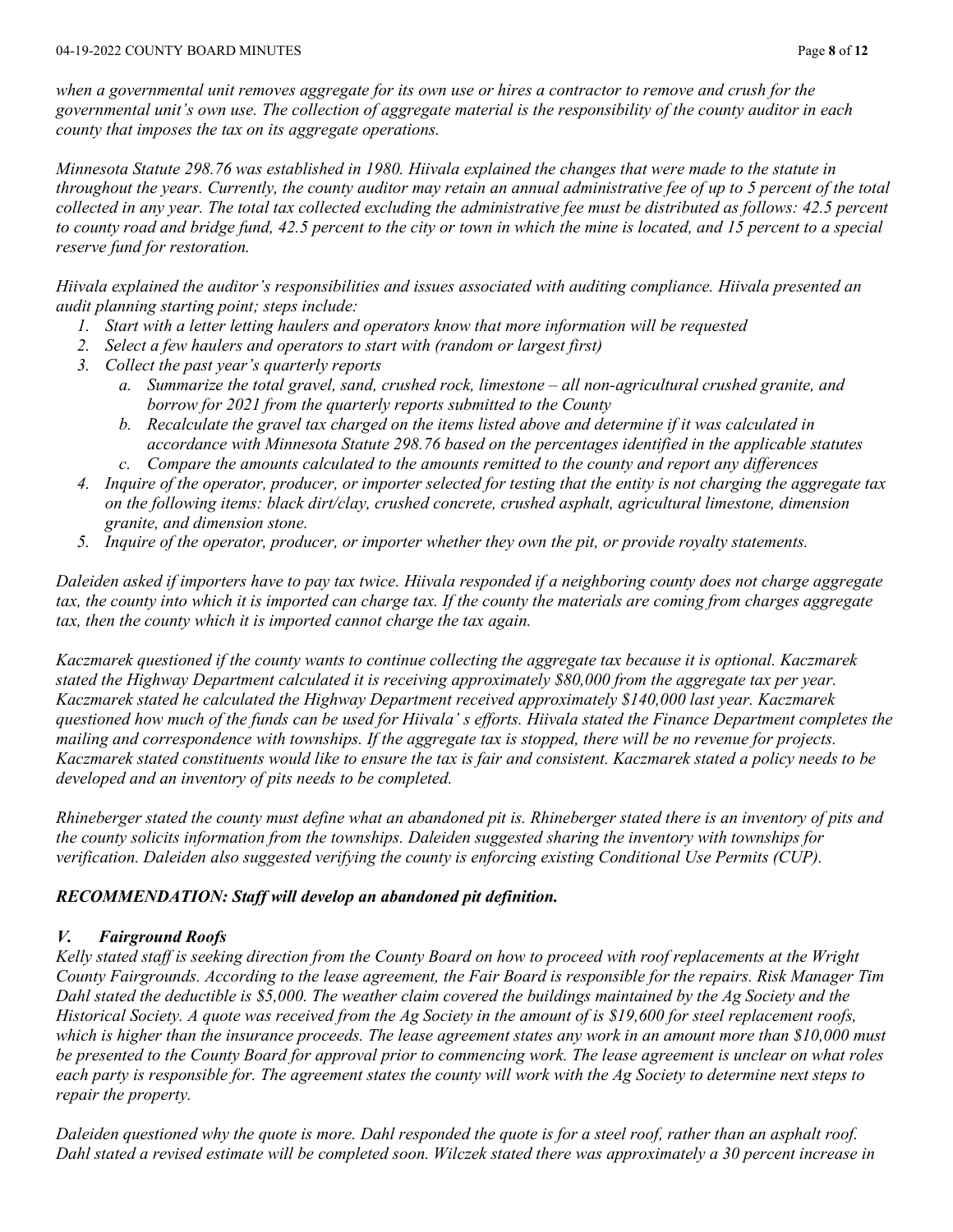*cost from the estimates received last year. Daleiden stated he understood the county was responsible for the Historical Society buildings at the fairgrounds. Wilczek stated he has proposals for the schoolhouse, Octagon Building, restroom, and the dairy barn. A metal roof has been requested for the dairy barn.* 

*Husom stated the county owns the property, but the Ag Society owns the buildings. Chief of Civil Division Attorney Greg Kryzer stated the county could sell the property to the Fair Board. Dahl added a provision could be added that if the property is sold, the county would have the first opportunity for re-purchase. Kaczmarek questioned who pays the deductible. Dahl stated at this point, it is absorbed in the claim and will be determined based on the direction of the County Board.* 

*Kaczmarek questioned if the lease could be revisited. Kryzer stated the lease could be modified at any time if both parties agree. Kaczmarek also questioned if a public hearing would be needed if the property is sold to the Fair Board. Kryzer stated he will research the matter.* 

### *RECOMMENDATION: Schedule a Committee of the Whole meeting with the Fair Board.*

### *VI. New Government Center Update*

*Wilczek stated the move went well. There are still contractors on site working on some items. The License Center signage*  was delivered in the wrong color. It was returned to the vendor and is expected to be corrected and installed soon.

*The technology is the board room is nearly ready. The lighting programing needs to be integrated to accommodate meetings at different times of the day. Wilczek stated there are some options to pursue with the backdrop of the county board room. A different grout color could be used, or a different logo could be used. Daleiden suggested discussing the*  topic further at an upcoming board meeting or at the workshop in May. Kelly stated changes to the backdrop may shut *down the room again. Kaczmarek stated a contractor he spoke with stated the county approved the design. Wilczek stated the line is the result of an angled wall. Any changes would be at the county's expense.* 

*The HealthPartners Clinic is open and operating on Mondays, Wednesdays, and Fridays. Construction on the Dental Clinic will begin on Monday, April 11 and is expected to last until the fall. Most of the landscaping is completed. Replacement trees are needed, and the visitation play space still needs to be installed.* 

*Wilczek stated staff is still on site at the old Government Center building to monitor systems. Daleiden asked that staff research prices for auctioning old office furniture. Wilczek questioned if staff should work on disposal of all building items or waiting to see what could happen with the building. Daleiden suggested reaching out to other governmental agencies to see if there is interest in office furniture. Kaczmarek stated a live auction would be cheaper than an online auction.* 

*Wilczek questioned if the furniture needs to be removed from the Human Services Center. Daleiden stated Wright County Community Action will be taking some office furniture. Daleiden stated he does not think it is worth staff time to move the old furniture to another location. Wilczek stated anything of value will be brought to the old Government Center and will be part of the sale process. Kaczmarek questioned what Wright County Community Action did with the appliances from the jail kitchen. Daleiden responded the appliances are in Montrose for a food rescue program.* 

*Wilczek questioned how the commissioners would like to solicit users for the café space in the lobby of the new*  Government Center. Daleiden suggested discussing the topic at the May workshop. Kaczmarek recommended sending out *a survey to find out what employees would like in the space.* 

*RECOMMENDATION: Staff will contact Wright County Townships and governmental agencies to gauge interest in old office furniture (chairs, tables, and cubicles). Staff will provide the commissioners with options and costs to redo the backdrop in the new boardroom. Staff will send out survey to find out what employees would like in the cafe space.*

### **PERSONNEL COMMITTEE (4/14/2022)**

Kaczmarek questioned when the Enterprise Resource Planning (ERP) system will be implemented. Kelly responded the first phase is slated for implementation in October. The second phase will be implemented in 2023. Kaczmarek said the minutes state the Finance Department needs a Senior Accountant, and the position is not included in the list of staff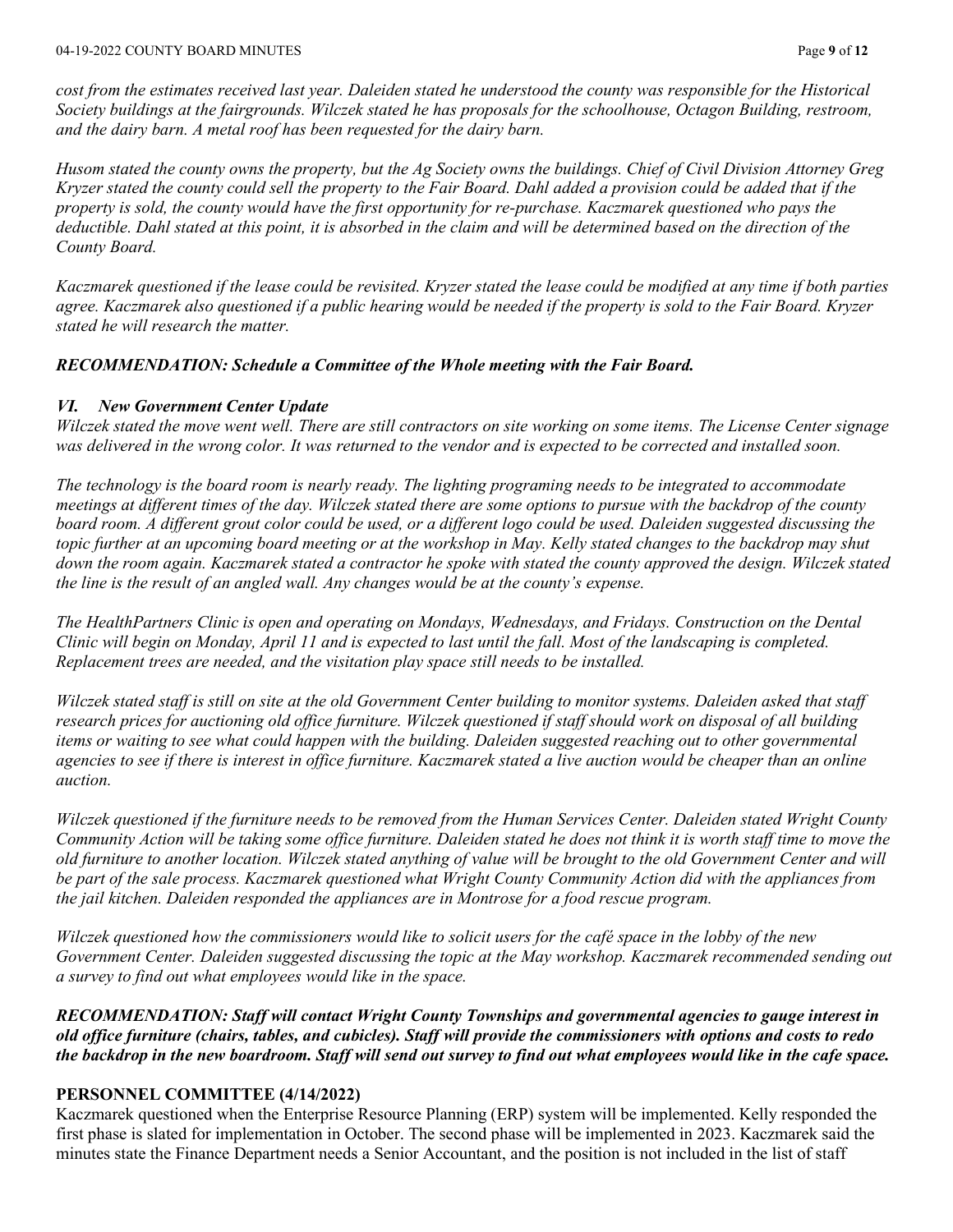#### 04-19-2022 COUNTY BOARD MINUTES Page **10** of **12**

requests approved during the budget cycle. Vetsch stated the department requested two Senior Accountants but only one was approved. Daleiden stated the ERP system may make things more efficient. Kaczmarek stated he would like to wait and see if positions are needed rather than hire based on an anticipated need.

Vetsch stated new positions are not being created. A part-time employee's hours will be increased for a period of 60 days to help with the transition. Meyer added weekly meetings are being held to discuss tasks that are possible to be transferred from Health & Human Services to Finance. The increase in hours is to help with Health & Human Services tasks. Meyer stressed the additional hours are needed. Meyer stated a Senior Accountant will be needed in the future and the level of work is available for the position. Kaczmarek questioned how the Staff Accountant and Health & Human Services Account Tech position compare. Meyer stated Staff Accountants have a higher level of work and responsibility.

Vetsch moved to approve the Thursday, April 14 Personnel Committee Minutes. The motion was seconded by Daleiden and carried 5-0.

### *I. Discussion Regarding the Process for Replacing Future Accounting/IT Staff Positions*

*County Administrator Lee Kelly said there was an Account Tech job opening in Health & Human Services (HHS) and it was determined there should be a pause placed on the hiring due to the ongoing discussion regarding centralization of functions for accounting and Information Technology (IT) positions. Discussions have taken place as to whether this position would be best suited to be moved to a centralized Finance or remain in HHS and where the job duties of that position would best align.*

*Commissioner Darek Vetsch said the positions in question are akin to pieces of a puzzle, adding that it isn't a matter of if these positions will be moved into Finance and IT, but when it will happen. Vetsch said a technical conversation needs to take place as to what positions are needed in HHS from the budgeting perspective and what positions can be shifted over*  to centralized fiscal control and management. He added that the current open position is essentially being held hostage *while discussions take place to determine where is the best fit.*

*HHS Director Jami Goodrum added that there will be considerations due to the unions involved and the department employees coming from different unions. Goodrum said she had believed that the transition was going to be strategic and when the transfer of positions made sense – each instance looked at on an individual basis – but the current process seems very unwieldy. Vetsch said he hoped to have a more progressive timeline, but that remains in limbo until the union questions are resolved.*

*HHS Business Manager Christine Partlow stated she has met with Finance Director Lindsey Meyer and Assistant Finance Director Heather Lemieux on a weekly basis since the process began and it has been very labor-intensive. Goodrum said certain tasks have been able to be transferred. Partlow added there is a difference between centralized services and those that are HHS-driven. She added that, on the fiscal side of the department, most of the Full-Time Employees (FTEs) in question will be working on HHS-generated tasks and not those generated from Enterprise Resource Planning (ERP). She said some employees will be working on tasks that align with ERP, but also tasks specific to HHS to continue to provide a quality level of service.*

*Vetsch said it isn't the goal to centralize based on job classifications, it should be based on functionality. Partlow said there has been a lack of communication with HHS in terms of meetings scheduled to discuss centralization, and trust was lost in the process. She said, from the HHS employee perspective, the Finance Department's reclassification of accounting technicians to staff accountants has created a divide between the Finance team and the HHS team.* 

*Partlow said HHS went forward with the process of requesting board action to fill a vacancy and posted for the position, but the item was pulled from a County Board agenda without any discussion. Meyer said there are more opportunities for discussion. Goodrum added that this meeting will hopefully open the door to having HHS personnel more involved in those discussions. Vetsch said he is willing to be more involved in future discussions but stressed that the proposed changes don't have to be all-or-nothing. He added the HHS fiscal team will not grow any larger than it currently is.*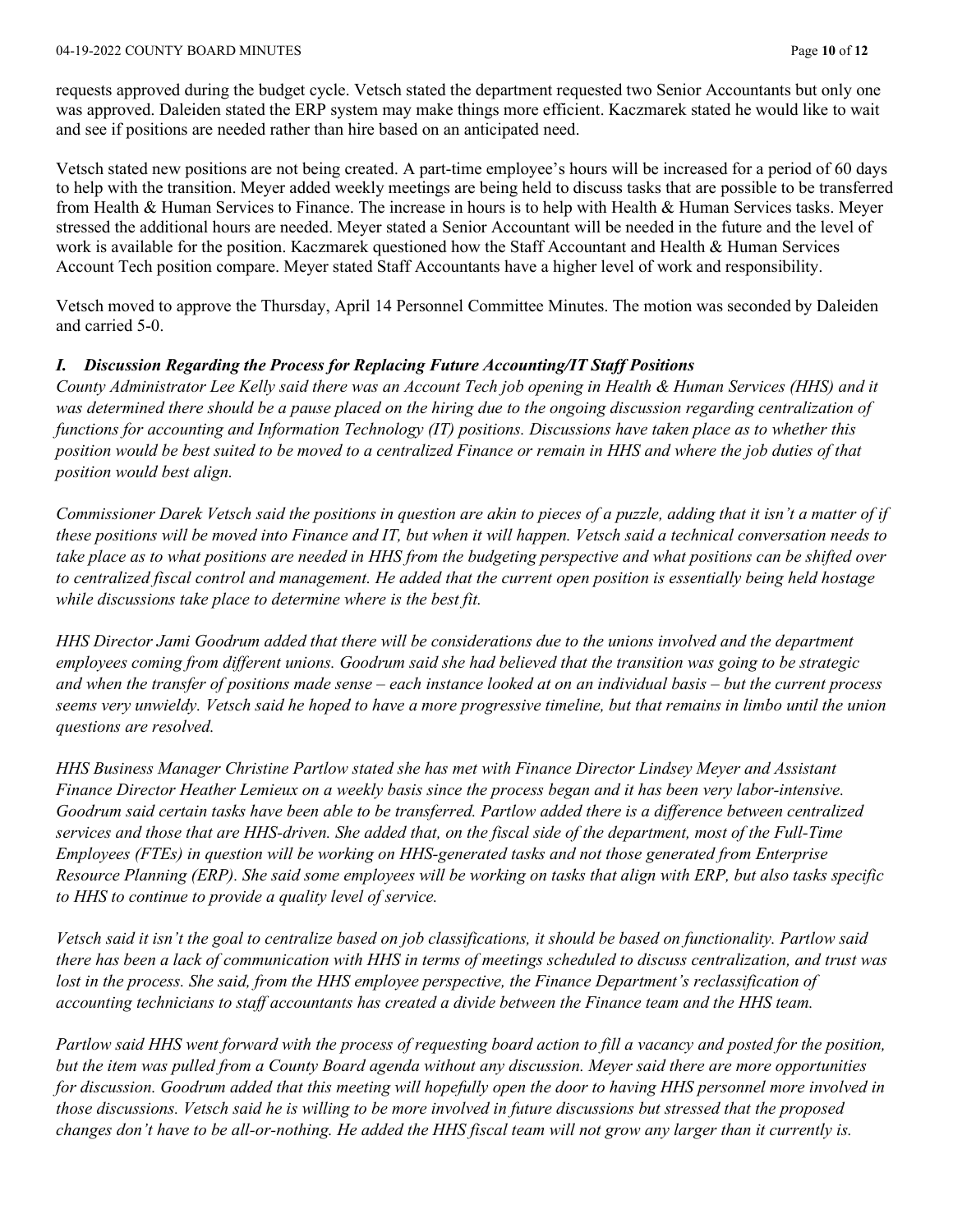*Vetsch said that positions like that of HHS Technical Supervisor Jim O'Dell may remain in HHS as well as other employees. Partlow stated she has asked Fomby to lead centralization discussions at Management Review Team (MRT) meetings but that has not occurred. Fomby said each ISS has been asked to log what they do in terms of HHS work and IT work. Vetsch said he has received mixed messages throughout this process, adding that these discussions are intended to achieve the functionality that is needed with these positions.* 

*O'Dell said there is a lot of product ownership work done by the ISS team and HHS oversees multiple products for the different sections of the department and have built relationships with the vendors. If there are changes in leadership, there can be shifts in loyalties and things don't get done with the required levels of efficiency and accountability. Staff were asked to separate things they do for product ownership by HHS versus things that are traditional IT support functions. He said HHS has one person assigned each day to IT support that rotates daily. There is also a backup. Two positions are doing full-time IT support, but it is rotated between employees. Much of the work is designed to very specific HHS superuser functions.*

*Vetsch said what needs to be created are lanes of functionality considered to be HHS software utilization positions as opposed to IT tech support and delineate that. He said currently, all ISS employees are lumped into the same job description despite providing different services. Vetsch said he needs to know the percentage of work an ISS does that is for HHS superusers versus IT work to make an informed decision. Meyer discussed several of the software systems and programs run by HHS and whether they are programs exclusively for HHS. She stated if the knowledge and expertise required to operate and maintain them are done in a non-central department where the other departments can't glean any of the knowledge or utilization of those systems because of how they're structured.* 

*Vetsch said there has to be a solution that doesn't leave one department negatively impacted, but he stressed that lanes of functionality need to be created from a fiscal and technology perspective to determine what moves in personnel need*  to be made to meet the county's centralization goals. Meyer said discussions have been had how to delineate what *department an employee belongs in and said ERP would be a good place to start. If those responsibilities would align with the duties within the ERP system, that employee belongs in central Finance. Meyer said the difficulty she has with taking on additional responsibility is doing so without additional support, adding that there is a lot of training that needs to go into transitioning employees. Partlow said the best time to make an employee transition is during those times of attrition when a vacancy opens.* 

*Meyer said that whenever there is a resignation or retirement of a position that Finance and HHS meet to develop a proposal of where that position should logically land. Vetsch said that ERP needs to get up and running and then ensure an employee's job description fits the work they perform. Meyer expressed it is necessary to have the correct level of position to conduct the work needed. Assistant Finance Director Heather Lemieux added that the Finance Department is in need of a Senior Accountant.*

*Sheriff Sean Deringer said he's proud of the leadership team and its ability to sit at the table and discuss issues but said that ERP has been hanging over many decisions. Deringer said the county may still be year out from implementing ERP and questioned why decisions need to be made at this point. Vetsch said the problem is that the county has grown in siloed conditions and not as a cohesive unit. He said the goal is to identify commonalities and centralize that common ground. Deringer said the only potential benefit to his office would be real-time reporting and he isn't sure ERP will provide that. Vetsch said ERP won't dramatically change the day-to-day operation of the Sheriff's Office. Its value is the centralization and sharing of information, which is immensely important on the fiscal side of the operation for Administration and Human Resources.*

*Daleiden said that just because the county has operated the way it has for so many years doesn't mean it's the right way for a county that has grown as much as Wright County has. He said the county can't continue to hire people without technology and technology is the only way to become more efficient. Daleiden also expressed concern about the amount of technology that is only available to HHS employees. He has long been concerned that departments went into business for themselves in terms of the technology they possess and that there needs to be a centralized place for this technology to be made available. He said the process won't be easy, but the county is in a new era. For the first time in more than*